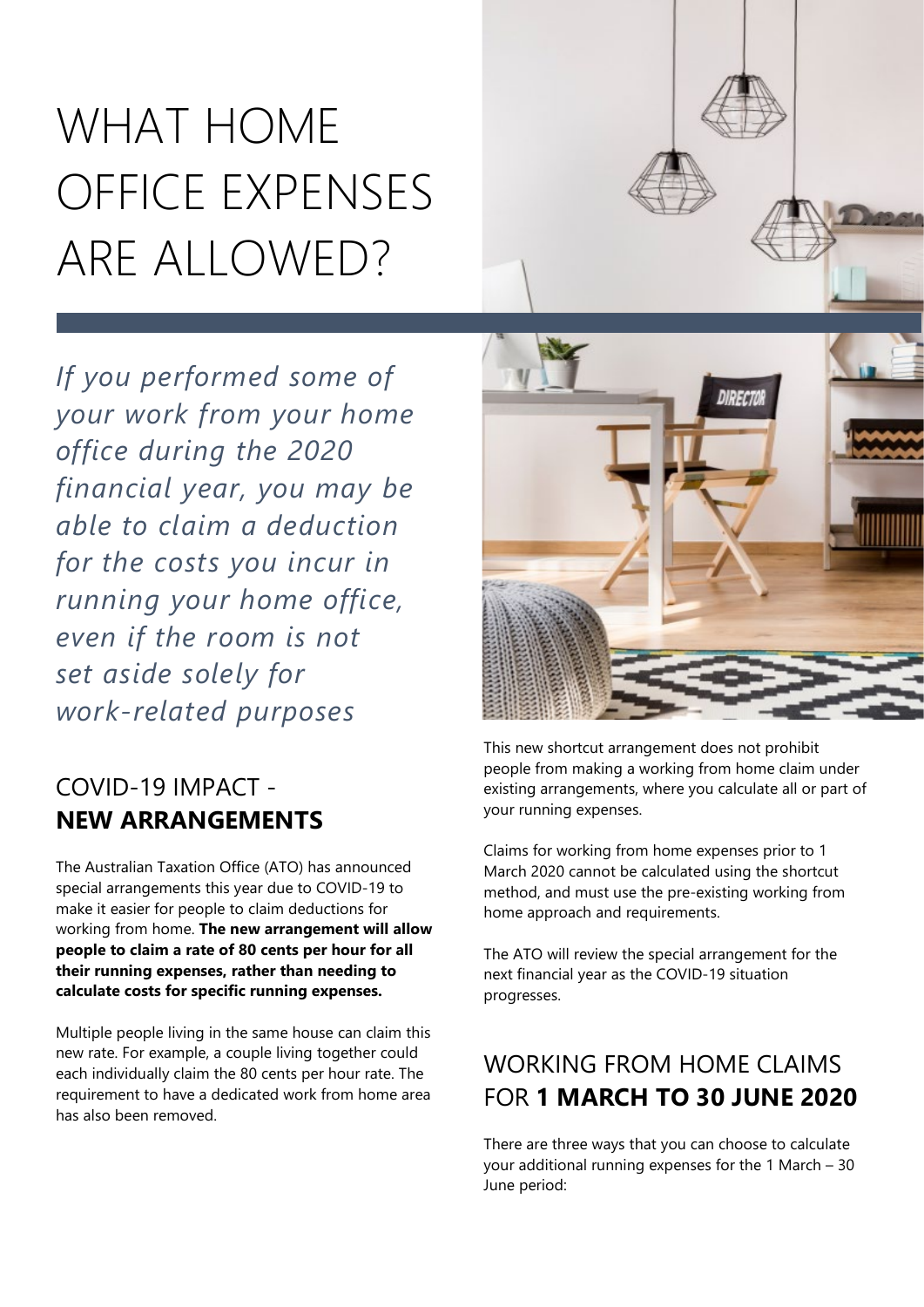- claim a rate of 80 cents per work hour for all additional running expenses.
- claim a rate of 52 cents per work hour for heating, cooling, lighting, cleaning and the decline in value of office furniture, plus calculate the work-related portion of your phone and internet expenses, computer consumables, stationery and the decline in value of a computer, laptop or similar device
- claim the actual work-related portion of all your running expenses, which you need to calculate on a reasonable basis.

The ATO has stated that the three golden rules for deductions still apply. Taxpayers must have spent the money themselves and not have been reimbursed, the claim must be directly related to earning income, and there must be a record to substantiate the claim.

## WORKING FROM HOME **BEFORE 1 MARCH 2020**

Claims for working from home expenses prior to 1 March 2020 should be calculated using the existing approaches and are subject to the existing requirements.

#### RUNNING **EXPENSES**

A deduction can be claimed for home office running expenses comprising of electricity, gas and depreciation of office furniture (e.g. desk, tables, chairs, cabinets, shelves, professional library) in the amount of:

- The actual expenses incurred; or
- 52 cents per hour

Like making a motor vehicle claim, diary/logbook evidence should be maintained for a 4-week period to establish a pattern of working from home and justify the number of hours you are claiming.

No deduction is allowed where no additional costs are incurred e.g. you work in a room where others are watching TV, or the income producing use of the home is incidental e.g. 52c per hour would not be allowed for a fax machine permanently left on to receive documents.

You will need receipts for:

- home office equipment used for work purposes
- repairs relating specifically to the home office or furniture and equipment used for work purposes
- cleaning expenses of home office
- any other day-to-day running expenses for the home office
- diary entries to record your small expenses (\$10 or less) totalling no more than \$200

## TELEPHONE (INC. MOBILES) + **INTERNET COSTS**

If work or business calls can be identified from an itemised telephone account, then the deduction can be claimed for the work or business-related portion of the telephone account. A representative four-week period will be accepted as establishing a pattern of internet and telephone use for the entire year.

Telephone rental expense may be partly deductible if you are "on call" or required to contact your employer or client on a regular basis.

#### DEPRECIATION ON **EQUIPMENT**

Depreciation on home office equipment including office furniture, carpets, computer, printer, photocopier, scanners, modem etc. used only partly for work or business purposes can be apportioned.

The claim is based on a diary record of the income related and non-income related use covering a representative four-week period. The diary needs to show:

- The nature of each use of the equipment
- Whether that use was for an income producing or non-income producing purpose
- The period for which is was used

#### OCCUPANCY **EXPENSES**

Claims for occupancy expenses are allowed only if the home is used as a place of business. Occupancy expenses include rent, mortgage interest, water rates, repairs, house insurance premiums.